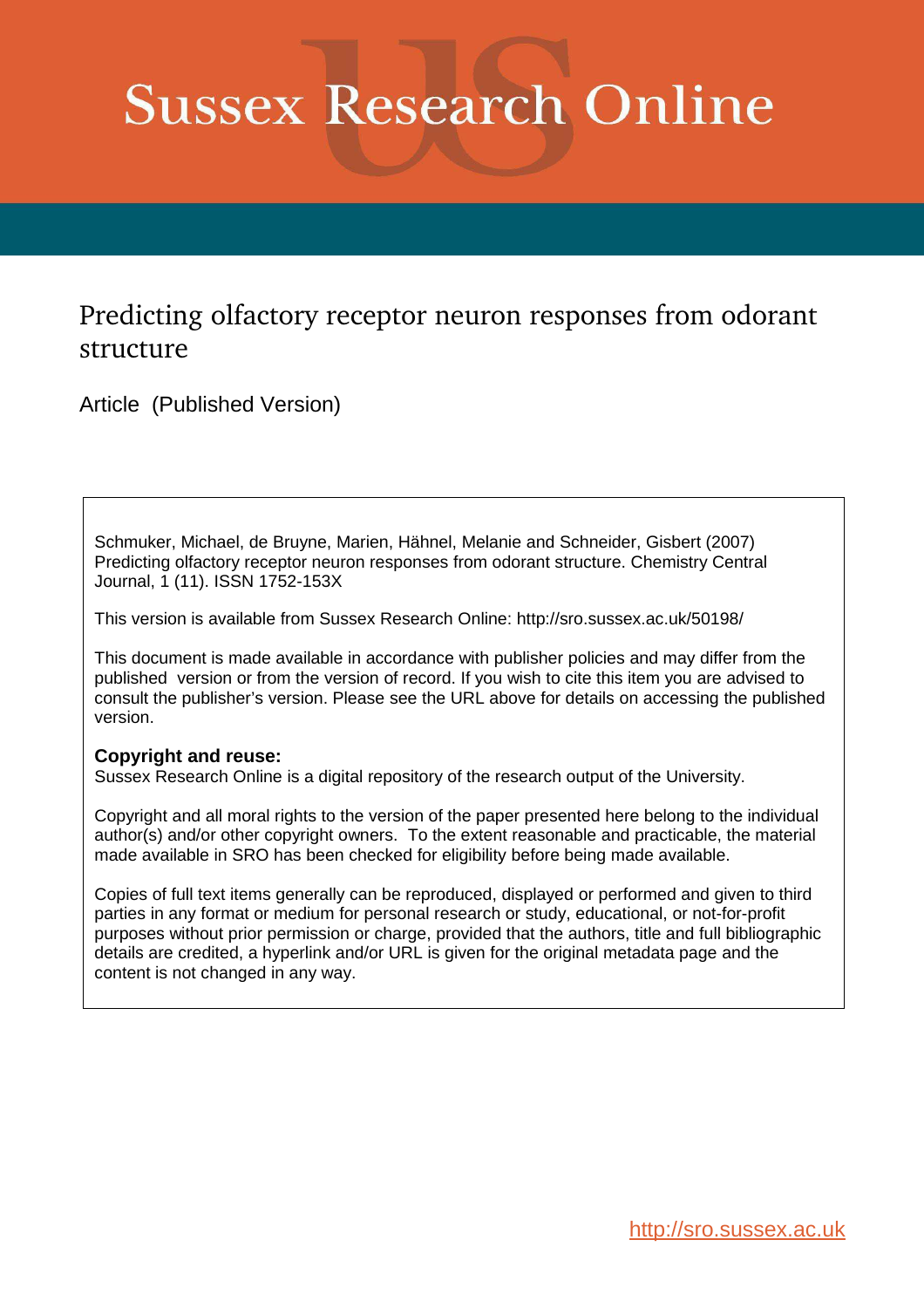## Chemistry Central Journal



#### Research article **[Open Access](http://www.biomedcentral.com/info/about/charter/)**

### **Predicting olfactory receptor neuron responses from odorant structure** Michael Schmuker\*1,4, Marien de Bruyne2,3, Melanie Hähnel<sup>2</sup> and

Gisbert Schneider<sup>1</sup>

Address: <sup>1</sup>Johann Wolfgang Goethe Universität, Beilstein Endowed Chair for Cheminformatics, Institute of Organic Chemistry and Chemical Biology, Siesmayerstr. 70, 60323 Frankfurt am Main, Germany, <sup>2</sup>Freie Universität Berlin, Institute of Biology-Neurobiology, Königin-Luise-Str. 28– 30, 14195 Berlin, Germany, <sup>3</sup>Monash University, School of Biological Sciences, Wellington Road, Clayton VIC 3800, Australia and <sup>4</sup>(present address) Freie Universität Berlin, Institute of Biology-Neurobiology, Königin-Luise-Str. 28–30, 14195 Berlin, Germany

Email: Michael Schmuker\* - schmuker@zedat.fu-berlin.de; Marien de Bruyne - Marien.DeBruijne@sci.monash.edu.au; Melanie Hähnel - haehnel@neurobiologie.fu-berlin.de; Gisbert Schneider - g.schneider@chemie.uni-frankfurt.de

\* Corresponding author

Published: 4 May 2007

*Chemistry Central Journal* 2007, **1**:11 doi:10.1186/1752-153X-1-11

[This article is available from: http://journal.chemistrycentral.com/content/1/1/11](http://journal.chemistrycentral.com/content/1/1/11)

© 2007 Schmuker et al

This is an Open Access article distributed under the terms of the Creative Commons Attribution License [\(http://creativecommons.org/licenses/by/2.0\)](http://creativecommons.org/licenses/by/2.0), which permits unrestricted use, distribution, and reproduction in any medium, provided the original work is properly cited.

Received: 15 February 2007 Accepted: 4 May 2007

#### **Abstract**

**Background:** Olfactory receptors work at the interface between the chemical world of volatile molecules and the perception of scent in the brain. Their main purpose is to translate chemical space into information that can be processed by neural circuits. Assuming that these receptors have evolved to cope with this task, the analysis of their coding strategy promises to yield valuable insight in how to encode chemical information in an efficient way.

**Results:** We mimicked olfactory coding by modeling responses of primary olfactory neurons to small molecules using a large set of physicochemical molecular descriptors and artificial neural networks. We then tested these models by recording *in vivo* receptor neuron responses to a new set of odorants and successfully predicted the responses of five out of seven receptor neurons. Correlation coefficients ranged from 0.66 to 0.85, demonstrating the applicability of our approach for the analysis of olfactory receptor activation data. The molecular descriptors that are best-suited for response prediction vary for different receptor neurons, implying that each receptor neuron detects a different aspect of chemical space. Finally, we demonstrate that receptor responses themselves can be used as descriptors in a predictive model of neuron activation.

**Conclusion:** The chemical meaning of molecular descriptors helps understand structure-response relationships for olfactory receptors and their "receptive fields". Moreover, it is possible to predict receptor neuron activation from chemical structure using machine-learning techniques, although this is still complicated by a lack of training data.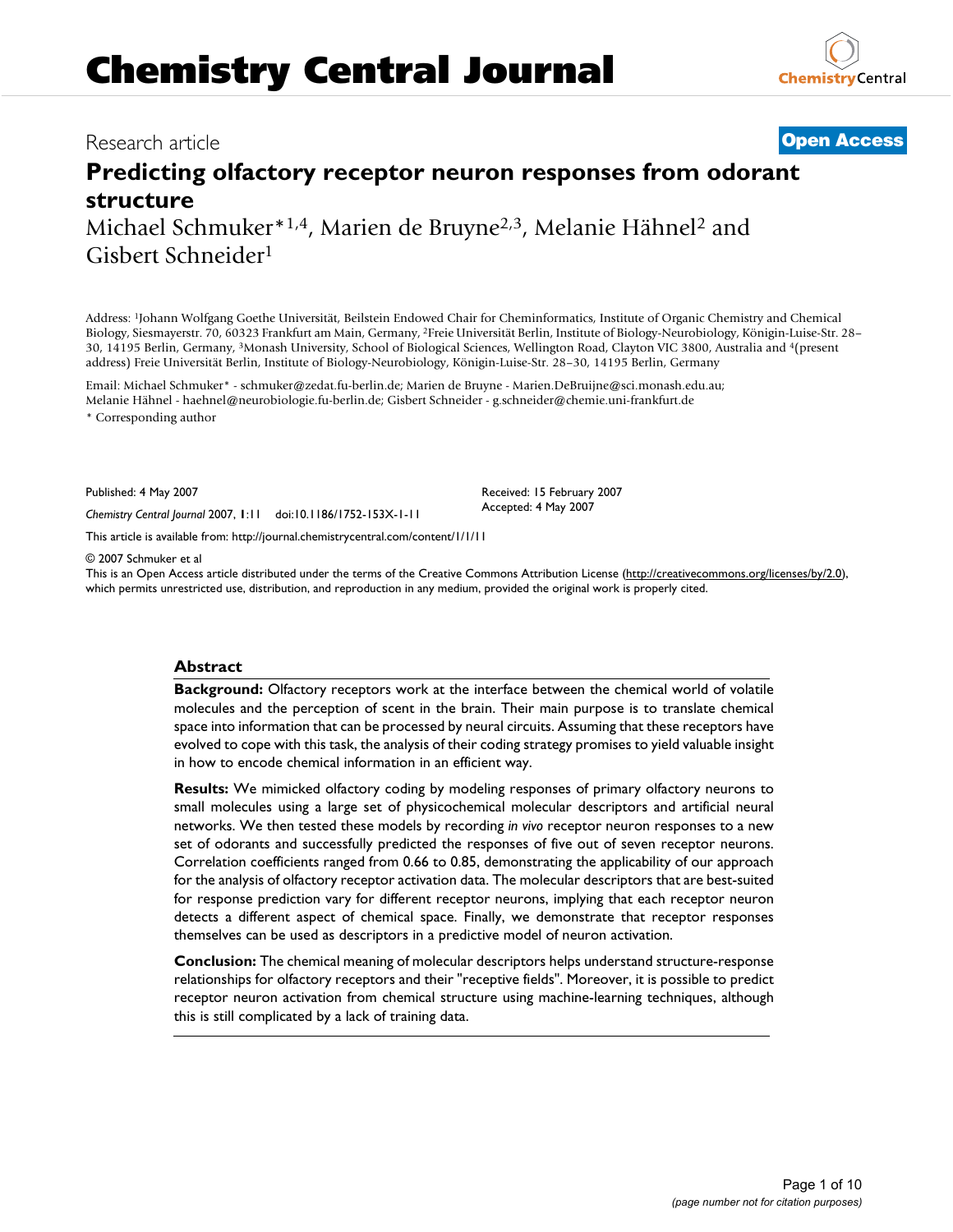#### **Introduction**

Olfactory Receptors (ORs) encode chemical stimuli in neuronal activity. The gene family of ORs consists of Gprotein coupled receptors (GPCRs) and was first described for rats [1]. In *Drosophila*, the organism we considered in this study, as well as in mammals and vertebrates in general, each Olfactory Receptor Neuron (ORN) carries one type of OR [2], such that the response of each ORN to a chemical substance is mainly determined by the receptor it expresses [[3](#page-9-0)].

The fact that there is no crystal structure available for any OR hampers structure-based approaches such as automated molecular docking to examine ligand binding characteristics. Although attempts have been made to use models based on homology to rhodopsin [4-6], these approaches suffer from the cumbersome creation of such a model and the remaining errors inherent to homology modeling [7,8].

Araneda and cowokers pursued a ligand-based approach to characterize the rat's I7 OR [9]. By testing a large number of ligands, they were able to establish a verbal characterization of preferred I7 ligands in terms of functional groups and carbon chain length and rigidity. Such an approach however only provides qualitative data for a limited number of odorants. It does not describe ORN tuning in quantifiable parameters that can be determined for any chemical.

Here we present a method providing an objective way of predicting ORN responses to arbitrary odorants. We have developed a model that uses a distinct set of physicochemical parameters to describe the structure of odor molecules and predict their activity at *Drosophila* receptors.

We followed a classic approach to derive Structure-Activity-Relationships (SARs) by calculating molecular descriptors and training Artificial Neural Networks (ANNs), as it has been applied in other studies to characterize ligand affinity to specific receptors [10-12]. Similar techniques were previously used to model human psychophysical data, i.e. odor and aroma characteristics [13-16]. However, odor percepts are the result of a nonlinear transformation of ORN inputs in the brain and do not necessarily reflect OR properties [17]. By contrast, we restricted our study to modeling receptor responses, because these are more likely to be dominated by physicochemical properties of the odorants, assuming OR activation is the result of ligand-receptor binding through intermolecular interactions.

In addition, we suggest that quantifying the molecular properties relevant for activating olfactory receptors reveals how chemical space is encoded by the receptor repertoire of a specific organism. One may assume that such an array of ORs has evolved to provide a useful representation of chemical space through an efficient coding scheme. Determining the actual properties of the chemical world that are detected by ORs may thus provide an efficient way to represent molecules in a computational framework in general.

#### **Results and discussion**

The goal of our study was twofold: First, we aimed at predicting ORN responses from molecular structure. Second, we wanted to describe structure-activity relationships between the odorant and the activated receptor.

To achieve the first aim, we trained artificial neural network models on an existing dataset of ORN responses, using selected subsets of chemical descriptors for odorant representation. We then recorded the responses of these same ORNs to a new set of chemicals to test whether the models we generated can be used to predict an odorant's activity.

With the second aim in mind we analyzed the set of discriminative descriptors in order to characterize chemical properties that favor activation of each ORN.

#### *Modeling ORN response and testing*

We trained ANNs to model the activity of seven *Drosophila* ORNs in response to stimulation with odorant molecules. As training data we used the responses of *Drosophila* ORNs to 47 odorants that were measured by electrophysiological *in vivo* recordings in a previous study [\[18\]](#page-9-1). Structure drawings of these 47 odorants are depicted in the supplemental material [see Additional file 1], as well as their names and the activity values (in spikes/s) [see Additional file 2]. We defined thresholds in activity such that a given compound can be classified as either "active", "inactive", or "uncertain", depending on the spike rate it elicits in the ORN. Compounds with uncertain activity were not used for training the ANNs for that specific ORN. After selecting relevant descriptors for each ORN (*cf*. next section), we trained 30,000 ANN models per ORN, selected those with the highest predictive power, and used them to predict ORN responses to 21 compounds, which were subsequently tested *in vivo* (in the following referred to as "test data"). We also assayed ten compounds that had already been tested in the previous study [[18\]](#page-9-1). The compounds in the test data set are depicted in the supplement [see Additional file 3].

For analysis of the results we transformed spike rates using the same thresholds as we used for the training data. As in the training data, molecules with spike rates between the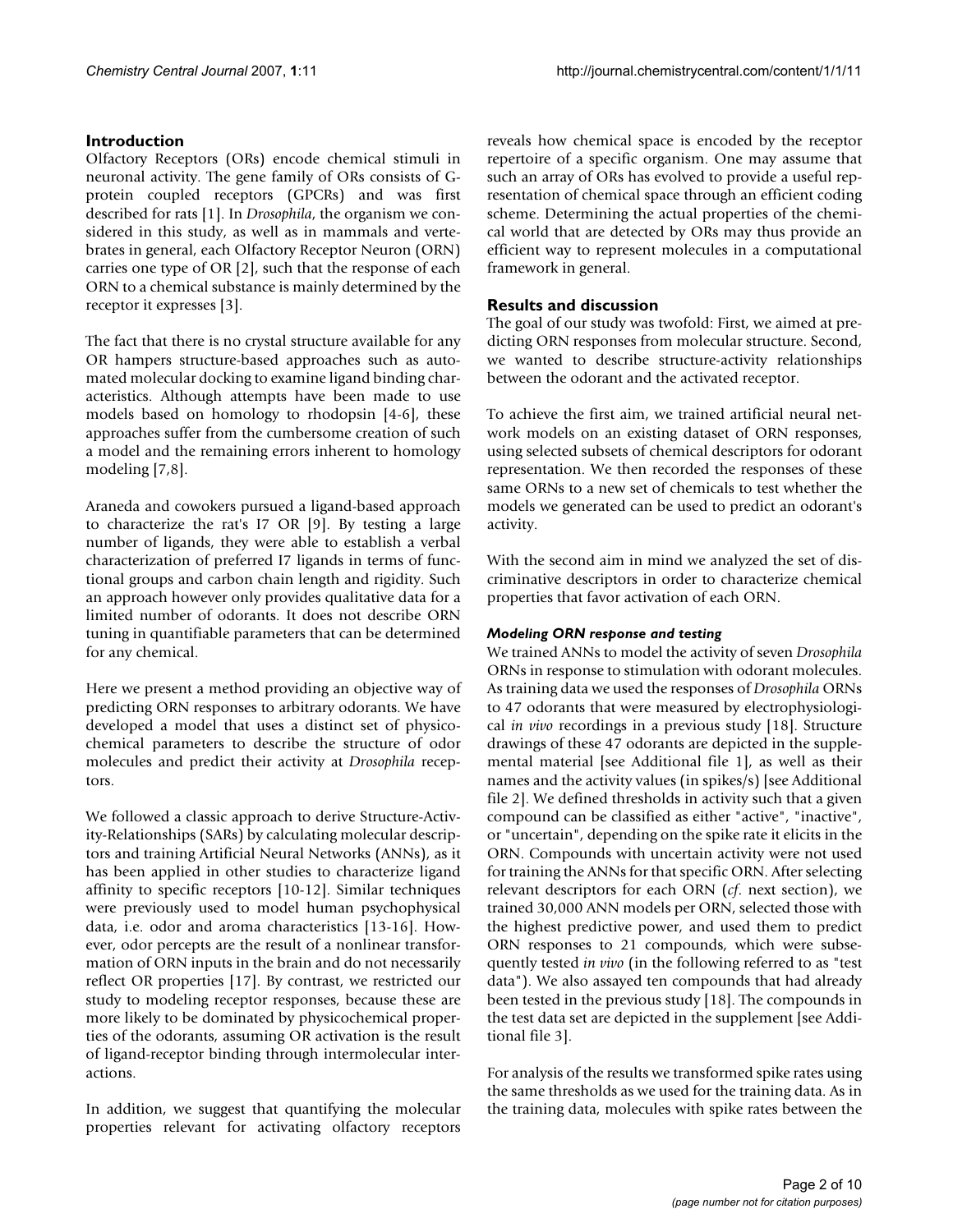upper and lower threshold were excluded from the analysis for the respective ORN.

We assessed prediction performance using the Matthews Correlation Coefficient for binary data (MCC, eq. 4). Table 1 shows the MCC for the training data and the tested data. We excluded ethyl-3-hydroxybutyrate at ab2B and butyl acetate at ab3A from the calculation of the MCC of the test set, since these molecules were used to select the best models (see Experimental section for details). These compounds have entered the modeling process prior to testing and hence are not valid "test" compounds for those ORNs.

Five out of seven models succeeded in correctly predicting the training data. The predictions for the ab3B and 6A neuron show imperfect performance, but still correlate with the activity in the training data. The prediction of ORN response to novel molecules shows a mixed picture: For the ab3A ORN, the model achieved an MCC of 0.85, providing reliable prediction. For the ab1D, 2A, 5B and 6A ORNs, the MCCs range from 0.66 to 0.69, still indicating good performance. In contrast, the models showed only weak performance predicting activity for the ab2B  $(MCC = 0.17)$  and 3B ORNs  $(MCC = 0.34)$ .

The discrepancy between performance on the training data and the test data for some receptors may have several causes. First, although we used cross-validated training and in some cases additional activity data for model selection, due to the large number of models we built, it is possible that some models perfectly predict all training data, albeit by chance. Second, descriptor selection was performed on the whole data set instead of a cross-validated procedure, possibly "over-optimizing" descriptor space for the training data. However, because of the data splitting necessary for cross-validation, the number of data instances in one part of the data would have been too small for the statistical test we used to select descriptors. In both cases, the performance on the independent test set reveals the actual quality of prediction. This set contained only substances that did not enter the model creation at any point and is thus not affected by the above issues.

The supplement gives detailed insight into the compounds we used for testing and the results of the screen-

**Table 1: Matthew's Correlation Coefficient (MCC) for training and test. The upper row refers to the performance on the training data, the lower row to performance on the test data**

| ORN |                                                         |                                          |  | ab1D ab2A ab2B ab3A ab3B ab5B ab6A |  |  |
|-----|---------------------------------------------------------|------------------------------------------|--|------------------------------------|--|--|
|     | MCC training 1.00 1.00 1.00 1.00 0.77 1.00 0.86<br>test | 0.69  0.69  0.17  0.85  0.34  0.68  0.66 |  |                                    |  |  |

ing, in comparison with the predictions [see Additional file 4]. It should be noted that one compound (cyclohexanone) was inactive at ab3A in the training data (3 spikes/ s), but active in the test data (33 spikes/s). A similar observation was made for 4-methylphenol at the ab1D neuron: its activity was uncertain in the training data (22 spikes/s), but it was inactive in test data (5 spikes/s). These differences may be a consequence of the effect that minimal variations in concentration may suffice to elicit a response [[18](#page-9-1)].

A possible source of error in the predictions is that it is not always certain that the compound actually arriving at the receptor neuron did not undergo degradation, or that traces of other compounds contaminated the stimulus, for example as by-products from synthesis or as remnants after purification. These effects cannot be addressed by this study, but would require analysis of the air stream in parallel to the measurements, for example by gas chromatography [19,20].

One point of discussion is the threshold setting for activity assignment, in that it followed no algorithmic procedure. However, these thresholds proved to be sensible choices, and appeared reasonable to us according to the data. First of all, the application of thresholds was necessary to simplify the data. As in any modeling study, simplifications have to be introduced in order to focus on the most relevant features, especially when the amount of data is limited. In this case, we chose to discard the quantitative activity data in favor of a binary active/inactive prediction. Although our threshold settings may have enhanced the aforementioned difference in activity assignment, these were more likely due to changes in the experimental setup, or variance in the *Drosophila* stock between the measurements of the training and test sets. Further, the models do not take into account the different vapor pressures of the compounds or effects of dose dependency of the responses, because the required data was not available for all compounds. We also did not address any possible effects of modifiers of OR activity such as Olfactory Binding Proteins (OBPs). These proteins populate the aqueous lymph surrounding olfactory dendrites and have been shown to be involved in olfaction. *Drosophila* mutants devoid of the LUSH OBP have defects in avoiding high alcohol concentrations [21] and lack response to a pheromone [\[22\]](#page-9-2). It has also been suggested that OBPs are involved in shuttling hydrophobic odorants through the lymph [23]. The model, being trained on the activation data of ORNs in their "native surround" (i.e. the lymph), implicitely treats everything between the odorant and ORN activation as a "black box" and hence also contains effects of OBPs, if present.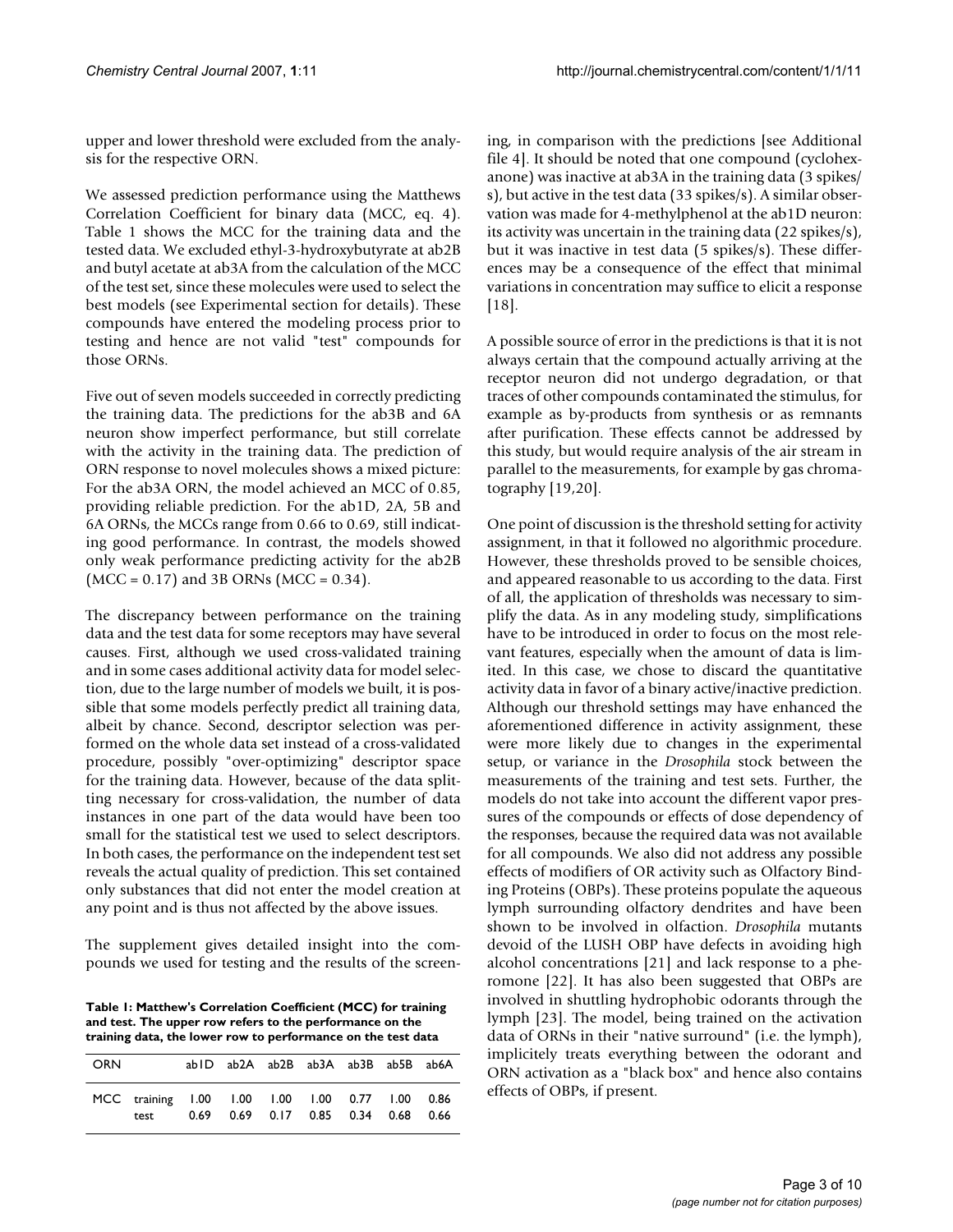#### *Interpretation of descriptor selection*

As stated above, we selected subsets of descriptors that are best suited for separating active from inactive compounds prior to ANN training. In addition to reducing the "noise" introduced into the data by unsuitable descriptors, the ranked list of descriptors can also give insight into the SAR of the ORNs. Since each descriptor represents a molecular feature, descriptors in the selected subset point to potentially preferred molecular features detected by an ORN. The sum of preferred features determines an ORN's "receptive field".

The descriptor rankings were produces using the *p*-value from a Kolmogorov-Smirnov test (KS-test) for significant difference between two data sets (inactive vs. active compounds), separately for each ORN. Descriptors with the lowest *p*-values were ranked highest. The ranked lists of descriptors including their associated *p*-values are given in the supplement [see Additional file 5].

We observed that the set of highest ranking descriptors is different for each ORN. This may correspond to a different SAR for each ORN, in that different chemotypes are recognized by different receptors. In the following, we describe how the descriptor rankings relate to the SARs of the ORNs in this study. For the sake of brevity, we refer to individual descriptors by their abbreviations. More elaborate explanations of all descriptors that appear here and in the ranked lists are provided in the supplement [see Additional file 6].

#### *ab1D*

For ab1D, the highest ranked descriptor is std\_dim3, a 3D shape descriptor that describes the standard deviation along the principal component axis of the atom coordinates. Typical activators of ab1D (methyl salicylate, acetophenone, phenylacetaldehyde) have disk-like shape in common due to their aromatic ring systems (see Figure 1). Hence, they will have small values for this descriptor, discriminating them from the other molecules in the data set. This descriptor does not feature strongly in the rankings of other ORNs that respond to aliphatic compounds. Furthermore, the high ranking of several descriptors for charge distribution on the molecular surface (such as PEOE\_VSA\_FPNEG, Q\_VSA\_FNEG, FCASA-) reflect the exposed carbonyl groups in most activators of ab1D, creating a focused negative partial charge distribution on the molecular surface (cf. Figure 1). Charge distribution descriptors feature high on the list of several ORNs.

#### *ab2A*

A strong effect of partial charge can also be observed for the activators of the ab2A ORN (ethyl acetate, 2,3-butanedione, propanone, ethyl propionate), which are all comparably small and bear a focused negative partial charge on the molecular surface (cf. Figure 2). The focused charge is again represented in the highest scoring PEOE\_VSA\_FPNEG\_descriptor. The high rank of a\_ICM can be related to the small molecule size. It describes the mean atom information content, which reflects the *entropy*, used by its information-theoretical meaning, in atom composition. For two equal-sized molecules, the one which is composed of more different atom types will have the higher entropy. Accordingly, for two molecules with the same number of different atom types, the smaller one will have higher entropy. Now the high scoring molecules incorporate only two atom types, namely O and C, as well as the majority of the remaining molecules in the data set. Thus, the smaller molecule size likely is the discriminating feature. Several connectivity descriptors (chi1v\_C, chi1\_C etc.) also reflect the importance of molecule size.

#### *ab2B and ab3A*

The AM1\_HOMO descriptor, which is an index for "reactivity", yields a high rank for the ab3A neuron. Moreover, the MNDO\_HF descriptor (heat of formation) correlates well with ab3A spike rate change (Pearson correlation coefficient:  $-0.55$ ,  $p < 10^{-4}$ ). Also, the ionization potential (reflected in the AM1\_IP, PM3\_IP and MNDO\_IP descriptors) yields a high rank. All these descriptors relate to the reactivity of a molecule and are negatively correlated with activity. This seems evident if one considers that most activators of ab3A are esters, which are less reactive than for example aldehydes and primary alcohols, two groups to which many of the non-activators belong.

Similar observations can be made for ab2B, where four of the five activators of the ab2B ORN (ethyl butanoate, hexanol, *γ*-valerolactone, ethyl-2-methylbutanoate) have a slightly elevated ionization potential according to the AM1\_IP descriptor, compared to non-activators (e.g. 3 methylthio-1-propanol, benzaldehyde or linalool), as well as a high ranking of the AM1\_HOMO descriptor.

#### *ab5B*

For the ab5B ORN, the highest ranked descriptors are related to molecular shape, expressed by the descriptors developed by Kier & Hall descriptors [24] (KierA3, KierA1, KierA2, KierFlex, Kier2, Kier3). In combination with the high ranked b\_1rotR descriptor (the relative number of rotatable bonds in the molecule), this reflects ab5B's preference for larger, flexible ligands, such as pentyl acetate, 2 heptanone and 3-octanol.

#### *ab6A*

Finally, for the ab6A ORN the  $\kappa$ 3 and  $\kappa$ 2 descriptors described by Kier & Hall [24] rank highest (Kier3 and Kier2). κ2 encodes information about the "spatial density of atoms" in a molecular graph, while κ3 encodes the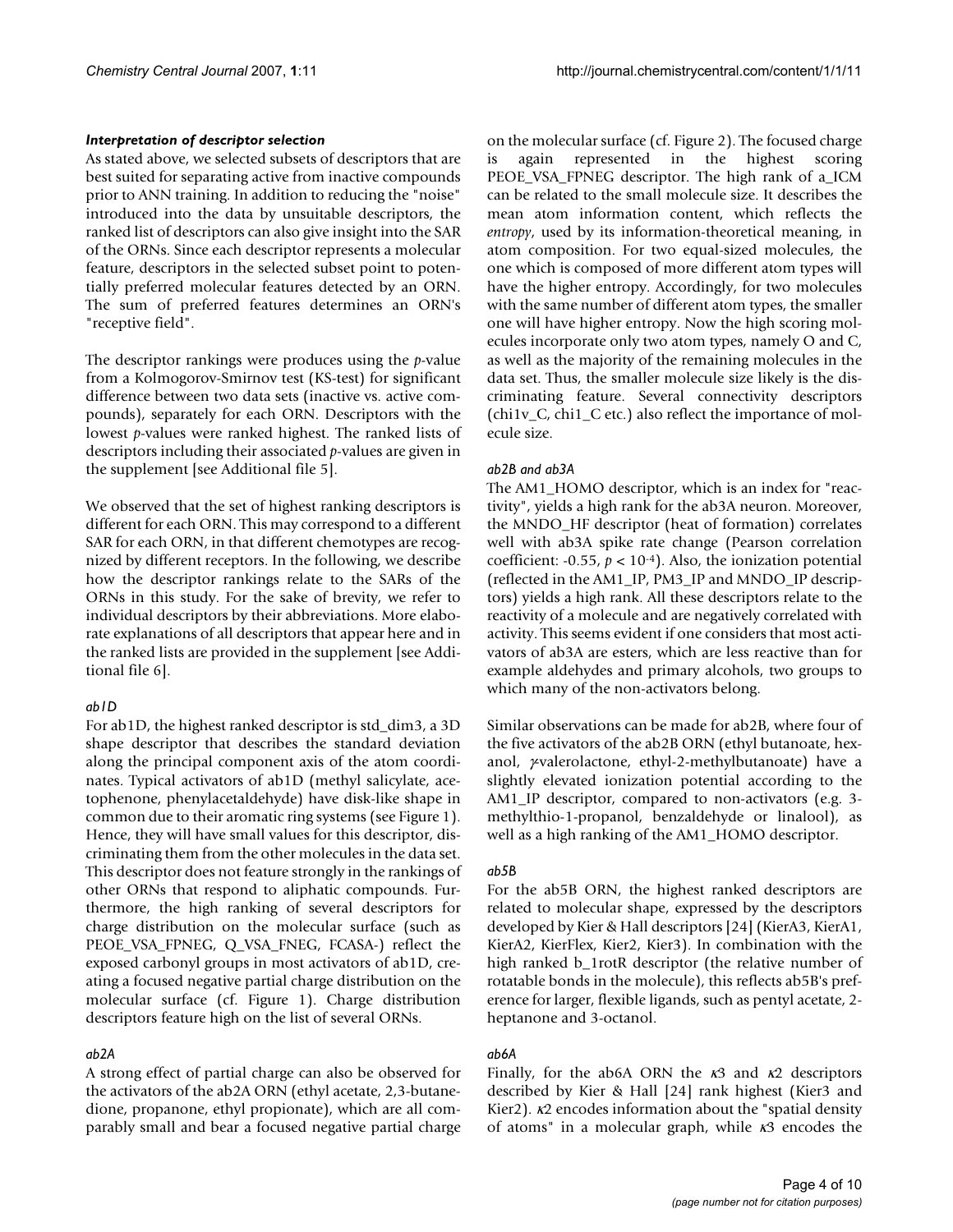

#### **Figure 1**

**Disk-like shapes of ab1D activators**. Three activators of ab1D, methyl salicylate (187 spikes/s), phenylacetaldehyde (76 spikes/s) and acetophenone (157 spikes/s) show their disk-like shape in surface representation. Red areas indicate negative partial charge, blue areas positive partial charge, and white indicates neutral (= no) charge.

"centrality of branching"; κ3 values are larger when branching is located at the extremities of the molecular graph or when no branching happens in the molecule, and they are smaller when branching is located near the center of the molecule [25]. Interestingly, the single ANN model that was selected for prediction of ab6A activity only used these two descriptors. Considering that the descriptor values of activators all lie inside a very small range in which no non-activators are present (data not shown), and the fact that the selected ANN model has two hidden neurons, the network simply "cut out" the value range in which the activators of ab6A lie, a typical effect of overtraining. This may be a possible explanation for the rather poor predictive performance of the ab6A model. The ab6A ORN shows a somewhat broader selectivity characteristic: activators are not as easy to discriminate from non-activators as for the other ORNs, and our method of assigning binary activity values may not have been appropriate in this case. Here it is important to note that ab6A is the only ORN in this study for which the receptor gene could not yet be identified [\[3\]](#page-9-0).

#### *General remarks*

All these interpretations should be treated with care. It is not justified to interpret an individual descriptor as the sole discriminating feature. Rather, the KS-statistics demonstrate that many features are suitable for classification. Descriptor selection is the result of a statistical procedure, and depends on the composition of the data set. The results we present in this section should be read as an example of how to extract knowledge from such an analysis. Moreover, the ANN models combine the information obtained from the selected features to represent a more complex and nonlinear (except for Perceptron-type ANNs) relationship between molecular structure and activity than is suggested by the inherently linear descriptor ranking.

With these notes of caution, one might speculate that binding of odor molecules is achieved through different receptor-ligand interaction mechanisms at each OR. For example, our study suggests that ab2A is activated at least in part by the polarity of small ligands, whereas ab5B appears to require the flexibility of large ligands. While in the past the classification of chemical stimuli was based on selected functional groups or chemical class, the use of physicochemical descriptors provides a different view on the molecular features that govern ORN activation.

A systematic analysis of ORN selectivity was complicated by the limited amount of ORN response data. Only recently, more comprehensive data on *Drosophila* ORN responses became available [26]. Although the data was acquired using a different methodology (heterologous expression of OR genes in an "empty" ORN), it is possible that more data on these ORs will yield better results. This may be a fruitful task for a future study. It will be interesting to see if the abstract description of chemical entities as we used here can aid to reveal a logical structure in the selectivity of ORNs.

#### *Using ORN responses to predict ORN responses*

If ORN responses really span some sort of chemical space, it should as well be possible to use the spike rates as a descriptor. To assess this hypothesis, we tried to predict activity of one ORN using responses of the remaining ORNs. We used the logarithm of the spike rates, because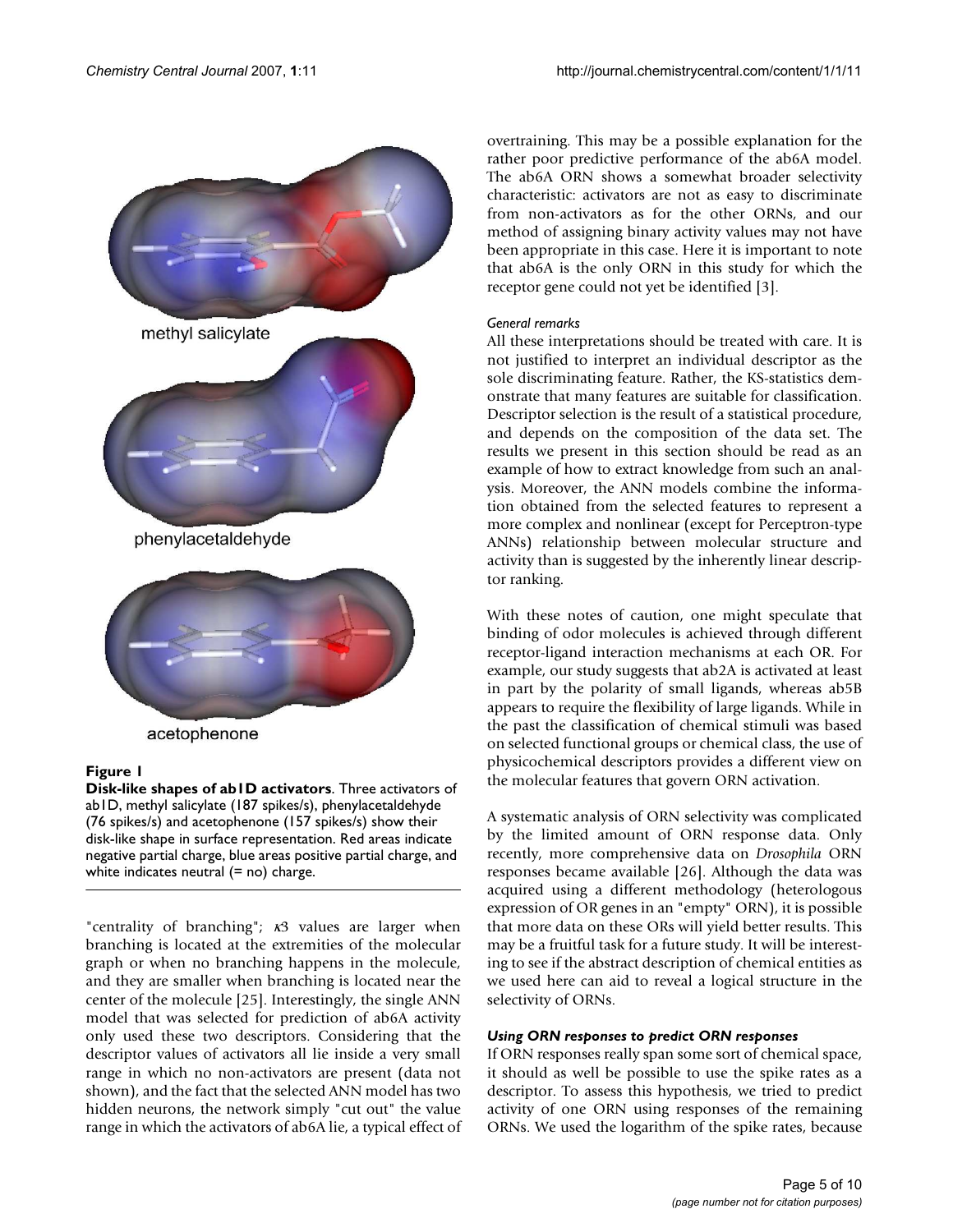

Figure 2

**Charge distribution of ab2A activators**. Conolly-surface representation for activators of the ab2A ORN. Color scheme is identical to Figure 1.

principle component analysis showed that this transformation results in a more uniform distribution with less outliers (data not shown). ANN training and model selection followed the same protocol as above, except that only 150 pairs of test and training data were formed and, no additional validation data was available to prune networks that showed poor generalization. Since only six descriptors were available to train the ANNs, we did not apply KS-statistics for data reduction.

The results are given as correlation coefficients in Table 2. ORNs ab3A, ab3B, ab5B, and ab6A show moderate correlation (MCC between 0.47 to 0.66) on the test set, but prediction completely failed for ab1D, ab2A (MCC = 0, respectively) and ab2B (MCC = -0.10). This indicates that this approach indeed works, at least for four out of seven receptors. The failure at the remaining three likely results from the fact that for these receptors there are too few actives in the test set, namely one for each ab1D and ab2A (salicylaldehyde and propyl acetate resp.), and three for ab2B (octanol, ethyl 3-hydroxybutanoate and 2 octanone).

#### **Conclusion**

We have demonstrated that it is possible to predict *Drosophila* ORN responses from molecular structure. The approach performed well on the majority of receptors, considering that only few data was available for training. The features that were selected as being suitable for model training indicate that each ORN has different preferences regarding the physicochemical properties of its potential

**Table 2: Matthew's Correlation Coefficient (MCC) for training and screening (test) using ORN responses as descriptor. The upper row refers to the performance on the training data, the lower row to performance on the test data**

| ORN |                                                        |     |  | ab1D ab2A ab2B ab3A ab3B ab5B ab6A |  |  |
|-----|--------------------------------------------------------|-----|--|------------------------------------|--|--|
|     | MCC training 0.55 0.0 0.76 1.00 0.77 0.80 0.72<br>test | 0.0 |  | 0.0 -0.10 0.47 0.66 0.54 0.54      |  |  |

ligands. Finally, the ORN responses themselves can effectively be used as a descriptor to predict responses of other ORNs, providing evidence that ORNs indeed analyze chemical space in a way that can be exploited to predict receptor-ligand affinities.

#### **Experimental**

We prepared a database containing the molecular structures of the odorants previously screened [\[18\]](#page-9-1) and their activity (in spikes/s) on the neurons of the classes ab1D, ab2A, ab2B, ab3A, ab3B, ab5B and ab6A. We chose these ORNs because interpretation of the response spectrum was not complicated by high responses to the solvent, and at least four molecules were active for these ORNs. This yielded a minimum ratio of active to inactive molecules of roughly 1 to 10, and allowed splitting of the data into a training and a validation set of the same size, and at least two instances of active molecules in each set (cf. "Neural Network Training").

#### *Definition of activity ranges*

We transformed the continuous range of activity levels [see Additional file 2] into all-or-none data by setting a lower and an upper threshold for each ORN. Molecules with activities below the lower threshold were considered inactive, while those with activities above the upper threshold were considered active. Odorants with an activity value between the two thresholds were excluded from the modeling process, because their activity cannot be determined with a high level of confidence. The doseresponse curve of ORNs is a sigmoid, and small differences in odor delivery can in result in changes in the concentrations producing inconsistencies between the previously published results [[18](#page-9-1)] and the recordings in this study, particularly for these "borderline" odors.

To determine the two thresholds we used the following procedure: Starting from activity histograms for each ORN, we estimated a lower threshold below which a molecule is considered inactive. Assuming that the activities of inactive compounds would be distributed around zero spikes/s (but without knowing the true distribution), we estimated the lower threshold to be where the first "gap" in the activity histogram distribution was located. Similarly, we estimated the upper threshold above which we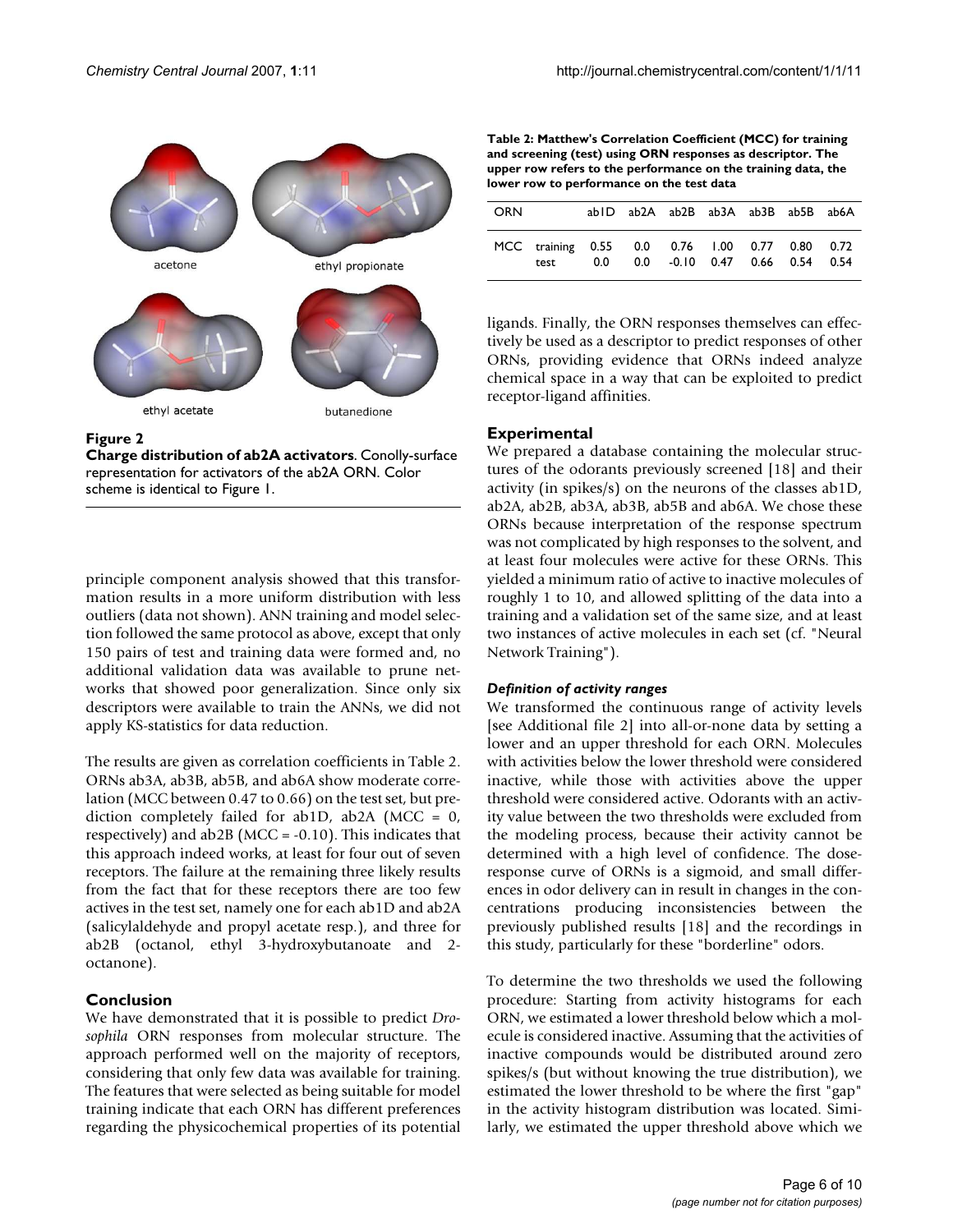considered molecules as being active. This procedure is illustrated in the supplement [see Additional file 7].

In one case, additional data [\[3\]](#page-9-0) indicated that ethyl acetate, considered inactive at ab5B according to the threshold, may actually be a weak activator for the ab5B neuron. In consequence, we marked its activity as "unknown". The final data collection including the thresholds for activity assignment can be reviewed in the supplement [see Additional file 2].

#### *Descriptor calculation, selection and ranking*

We calculated 203 molecular descriptors using MOE (Chemical Computing Group, Montreal) for each odorant molecule, including calculated physical properties, subdivided surface areas, atom and bond counts, Kier & Hall connectivity and shape indices, adjacency and distance matrices, pharmacophore features, partial charge indices, potential energies, surface area, volume and shape indices and conformation dependent charge indices.

Prior to descriptor calculation, we generated heuristic 3D conformations with CORINA (Molecular Networks, Erlangen, Germany). At this stage, we used one conformation per molecule. Subsequently, those conformations were refined by energy minimization using MOE's MMFF94x force field, a modified version of the MMFF94s force field [27]. Minimization was stopped at a gradient of  $10^{-5}$ 

#### *Pruning unsuitable descriptors*

Nine descriptors were discarded because they had zero variance across odor molecules. Some descriptors (e.g. the dipole moment) depend on the three-dimensional conformation of the molecule, which could lead to inconsistent modeling results for different conformations. Because we do not know which conformation of an odorant stimulates the ORN we sought to eliminate descriptors that vary strongly with 3D conformation.

To identify such strongly varying descriptors, we generated multiple conformers of all odorants using MOE's stochastic conformer generation functionality, using an energy cutoff of 5 kcal/mol. This resulted in a median nine conformers per molecule, with a maximum of 956 conformers for nonanal. For each descriptor the variance over all conformers of an odorant was calculated and scaled

using the Fano Factor [28],  $F_D = \frac{\sigma_D}{\mu}$ , with  $\sigma_D$  the vari-*D*  $=\frac{\sigma}{\sqrt{2}}$  $\mu$ 

ance and  $\mu_D$  the mean of descriptor *D* over all conformations, without prior normalization. We calculated the mean  $F<sub>D</sub>$  of each descriptor over all molecules and

ranked the descriptors accordingly. Data from preliminary experiments (not shown) suggested a set of descriptors that particularly affected prediction quality through conformational variation. We selected the one with the smallest Fano Factor, which was the "dipole" descriptor with  $F_D$  = 0.03, and eliminated all 26 descriptors with a mean  $F_D \geq 0.03$ .

#### *Descriptor selection*

Descriptors were ranked by their ability to separate active from inactive molecules. This ability was assessed using the Kolmogorov-Smirnov (KS) test [29]. The KS-test compares the distribution of two series of data samples *A* and *B* by comparing, for each potential value *x*, the fraction of values from *A* less than *x* with the fraction of *B* values less than *x*. The KS-value  $(k_{KS})$  is the maximum difference over all *x* values. For each ORN, the descriptor values of all active odorants provided *A*, while *B* was provided by the inactive odorants.

The KS-test was performed using MATLAB R14 (The Math-Works, Natick, MA). For the ranking we used the *p*-value of the KS-test, that is, the probability that *A* and *B* stem from the same distribution. High KS-values result in low *p*-values. Descriptors with low *p*-values were ranked highest. Note that the ranking is specific and unique for each ORN. This is because for each ORN, different molecules constitute the active and inactive population, and ind consequence the descriptor values for active and inactive molecules are differently distributed.

#### *Artificial neural network training*

We trained multilayer feed-forward Artificial Neural Networks (ANNs) to predict the activity of odorant molecules. Such networks have been described in detail elsewhere [30,31]. Briefly, a network with *k* inputs, *j* neurons in the hidden layer, and *i* output neurons delivers the output  $O_i^{\mu}$  in response to a pattern  $\mu$  according to equation (1):

$$
O_i^{\mu} = g\left(b_i + \sum_j W_{ij} \cdot g\left(b_j + \sum_k w_{jk} \cdot \xi_k^{\mu}\right)\right), \qquad (1)
$$

with  $g(x)$  the transfer function of the output and hidden layer neurons respectively (see eq. (2)), *b<sup>i</sup>* , *bj* the bias of the neurons, *Wij* the weight of the *j*th hidden neuron to the *i*th output neuron,  $w_{jk}$  the weight of *k*th input neuron to the *j*th hidden neuron, and  $\xi_k^{\mu}$  the *k*th element of input pat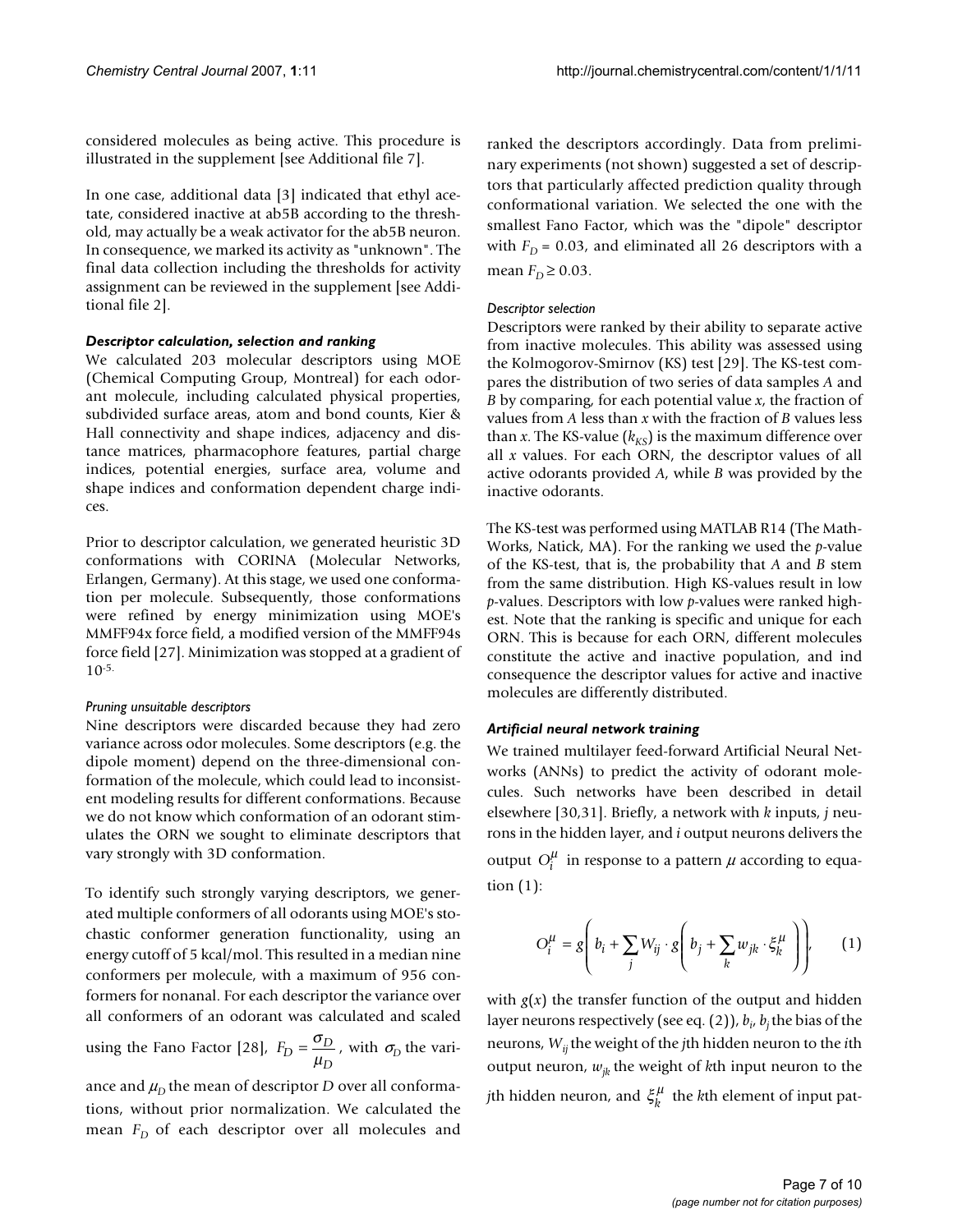tern  $\mu$ . We used a sigmoidal transfer function (equation  $(2)$ :

$$
g(x) = \frac{1}{1 + e^{-x}},
$$
 (2)

where *x* is the net input of a neuron.

The MATLAB Neural Network Toolbox was used for ANN modeling, employing backpropagation training with a gradient descent algorithm as implemented in MATLAB's traingdx function [30].

Descriptor values were scaled to zero mean and unit standard deviation (autoscaling) prior to network training. We assigned a target value of 1 to active molecules and 0 to inactive molecules. By random permutation and subsequent splitting we formed 250 pairs of test and validation data, keeping the fraction of active to inactive molecules identical in both sets.

Network performance during training was assessed using the mean standard error (MSE, equation (3))

$$
MSE(O_{\text{expect}}, O_{\text{predict}}) = \frac{1}{S} \sum_{i=1}^{S} (O_{\text{expect}} - O_{\text{predict}})^2,
$$
\n(3)

where *O*<sub>predict</sub> was the output of the network and *O*<sub>expect</sub> was given by the target values.

The MSE on the training data served as fitness function during training. ANN training was stopped when the MSE on the validation data did not decrease for 5,000 training epochs.

#### *Model performance evaluation*

Two factors greatly influence the outcome of ANN training: The ANN architecture (how many neurons to use in the hidden layer) and the number of inputs (molecular descriptors). More neurons in the hidden layer or a higher number of inputs to the ANN may allow for more complex description of the data, but the resulting model is also susceptible to overfitting, that is, modeling fine details without revealing the global data structure. Because these parameters are difficult to estimate in advance, we trained many networks with different combinations of parameters, varying the number of neurons in the hidden layer from one to four. In the special case of one hidden neuron, the ANN was reduced to a single neuron, which essentially is a Perceptron architecture [30]. To vary the number of descriptors, we cumulatively used the first 1, 2,...30 descriptors from the ranked list, meaning we used the first descriptor, then the first two and so on until we used all 30 highest-ranked descriptors.

In total, we trained 30,000 ANN models per ORN (4 architectures × 30 input dimensionalities × 250 repetitions with different data splitting). We proceeded with selection of models with high predictive quality in crossvalidation. We used the Matthews Correlation Coefficient MCC [32] to assess prediction quality (eq. (4)):

$$
MCC = \frac{P \cdot N + O \cdot U}{\sqrt{(N+U) \cdot (N+O) \cdot (P+U) \cdot (P+O)}},
$$
 (4)

where *P* is the number of "true positives", that is, data instances that are active and have also been predicted active. *N* ("true negatives") is the number of data instances that are inactive and have been predicted inactive. *O* denotes the number of "overpredicted" instances, predicted active in spite of being inactive, and *U* is the number of "underpredicted" instances, that is, active instances predicted inactive. During each training run, we recorded the MCC on the training data as well as on the validation data for this run.

#### *Model selection*

A well-trained, well-generalizing model will have a high MCC both on the training and validation data. Hence, we selected ANNs with a training MCC equal or greater than their validation MCC, differing by no more than 0.1. From all ANNs fulfilling these criteria, we selected those

**Table 3: Additional validation compounds. Additional odorant activity data we used for model selection. Sources: a: [33], b: [3]**

| <b>ORN</b> | Odorant Name                | Source | Remarks                                                 |
|------------|-----------------------------|--------|---------------------------------------------------------|
| abID       | furfural                    | a      |                                                         |
| ab2B       | cyclohexanol                | a      |                                                         |
|            | (R)-ethyl-3-hydroxybutyrate | b      | unknown stereoisomer, not tested in previous study [18] |
| ab3A       | butyl acetate               | b      |                                                         |
|            | ethyl acetate               | b      | unsure activity in $[18]$                               |
|            | I-hexanol                   | b      | unsure activity in $[18]$                               |
| ab3B       | pentyl Acetate              | b      | unsure activity in $[18]$                               |
|            | E2-hexenal                  | b      | unsure activity in $[18]$                               |
| ab5B       | ethyl acetate               | b      | considered inactive in [18]                             |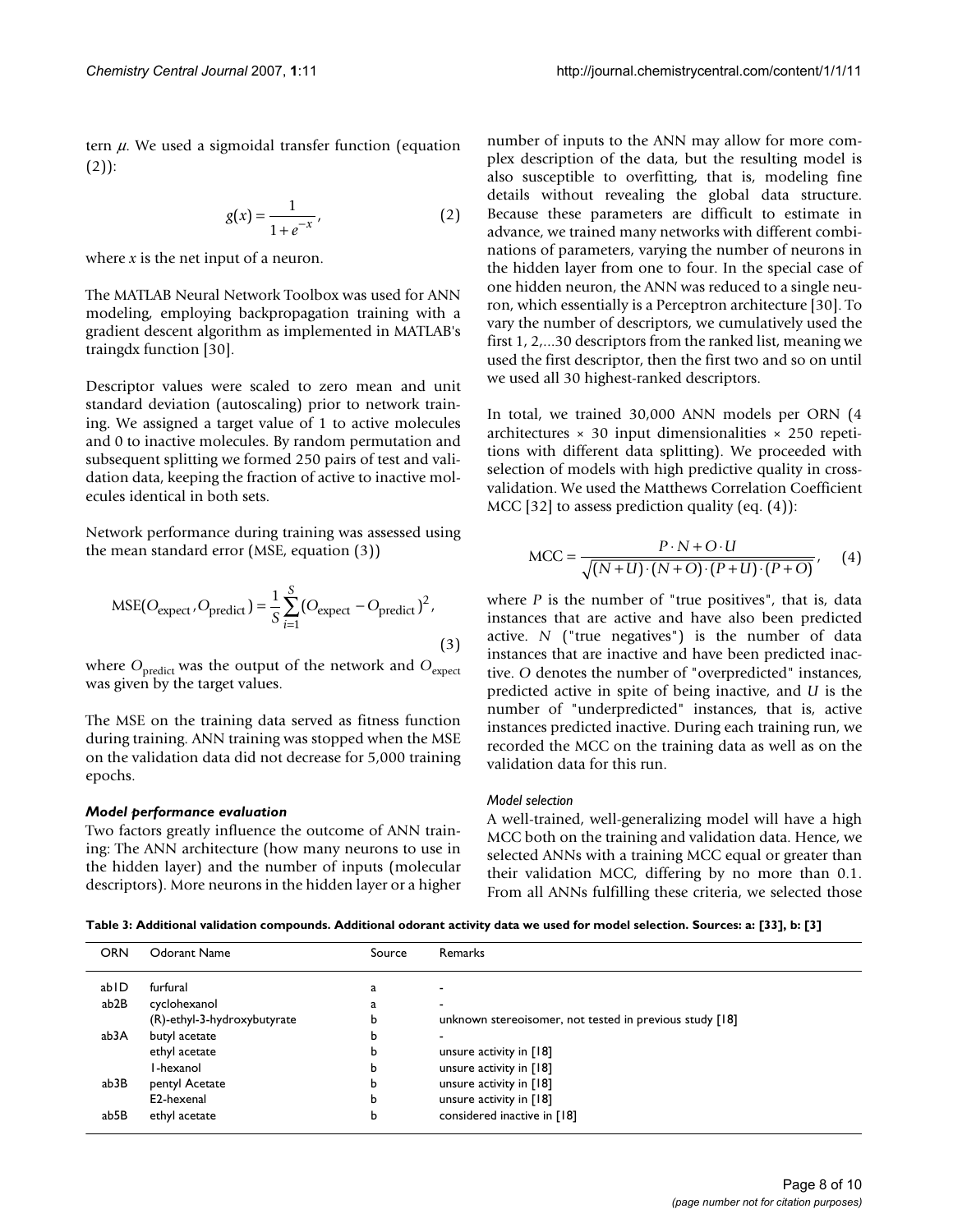with the maximum training MCC. If the selection resulted in more than one ANN, we used all selected ANNs and combined their prediction values by averaging.

For some ORNs, additional odorant activity data was available from other sources [\[3](#page-9-0),33], providing an additional selection constraint on the models (see Table 3). Models failing to correctly predict the additional activity data were discarded. Of the additional compounds, Ethyl-3-hydroxybutyrate, a strong activator for ab3A according to [\[3\]](#page-9-0), was not tested in [\[18](#page-9-1)], making it suitable as an additional validation point. Ethyl acetate was weakly active in [[3](#page-9-0)] at the ab5B ORN but inactive in the original data. Assuming that it truly is an activator of ab5B, we excluded it from network training and used it to validate the ANN predictions. The remaining compounds in Table 3 were originally excluded from training because their activity fell in between the upper and lower activity threshold and thus could not be derived with certainty. Since the additional sources suggest they are active, we used them as validation compounds for model selection.

#### <span id="page-9-0"></span>*Electrophysiology*

We used the models to predict activity for a new set of odorants and tested the predictions in a new set of measurements from *Drosophila* ORNs. Electrical activity was recorded extracellularly by inserting glass electrodes into individual sensilla on the antenna of *Drosophila melanogaster* males as previously described [[18,](#page-9-1)[34\]](#page-9-3). Each sensillum houses several ORNs, either 4 (ab1 sensilla) or 2 (ab2, 3, 4, 5 and 6 sensilla). Neuronal excitation was measured as counts of spikes (action potentials) produced during a 500 ms stimulation period. Spike rates for each odorant were averaged from at least 9 (ab1 and ab2 sensilla), 7 (ab3 sensillum) or 3 individuals (ab5 and ab6 sensilla). It has previously been shown that spikes produced by the neurons in each of these sensilla can be reliably separated based on amplitude and shape differences [[18](#page-9-1),33[,35](#page-9-4)]. The models were based on data generated with Tungsten electrodes but tested using saline filled glass electrodes. Both are standard methods that have been shown to produce similar results [\[34\]](#page-9-3). The fly was permanently bathed in a 194 cm/s air-stream. Most odorants were dissolved at 1% v/v in paraffin oil and air from a 5 ml syringe, containing 10  $\mu$ l on a small piece of filter paper, was injected with a ca. 9-fold dilution factor [\[18](#page-9-1)]. Three odorants were tested at a 100 times lower concentration [see Additional file 4] because they were extremely potent activators for some ORNs.

#### *Odorants*

Odorants were obtained from Sigma, Aldrich or Fluka, of purity > 99% or highest available, except for octanal (98%), salicylaldehyde (98%), ethyl 3-hydroxybutanoate (98%) and 2-octanone (98%). Except for  $(S)-(+)$ -carvone, all chiral odorants were applied as racemic mixtures.

#### <span id="page-9-1"></span>**Additional material**

#### **Additional File 1**

*trainingCompounds. Odorant molecules for which ORN responses were obtained in [[18](#page-9-1)]. Compound names are given in [Additional file 2].* Click here for file [\[http://www.biomedcentral.com/content/supplementary/1752-](http://www.biomedcentral.com/content/supplementary/1752-153X-1-11-S1.pdf) 153X-1-11-S1.pdf]

## <span id="page-9-2"></span>**Additional File 2**

*trainingResponses. Activity values (in spikes/s) and per-ORN thresholds. Spike rates of "active" odorants are set in bold in the respective column. Compounds in brackets have uncertain activity (i.e. spike rates between the upper and lower threshold).*

Click here for file

[\[http://www.biomedcentral.com/content/supplementary/1752-](http://www.biomedcentral.com/content/supplementary/1752-153X-1-11-S2.pdf) 153X-1-11-S2.pdf]

#### **Additional File 3**

*testCompounds. These odorants were screened to check prediction quality. Compound names are given in [Additional file 4].* Click here for file [\[http://www.biomedcentral.com/content/supplementary/1752-](http://www.biomedcentral.com/content/supplementary/1752-153X-1-11-S3.pdf)

153X-1-11-S3.pdf]

#### **Additional File 4**

*testResponses. Measured response in test (t, in spikes/s) and predicted activation (p, 1 = predicted active, 0 = predicted inactive). The upper ten compounds were also part of the training set. Underlined ORN responses are considered active, those in plain font inactive according to the thresholds in ORN response [see Additional file 2]. Comparisons between predictions and measurements are marked up according to the following: - means true negative, ++ true positive, o false positive (overpredicted) and u false negative (underpredicted). Responses to ethyl-3-Hydroxybutyrate at ab2B and butyl acetate at ab3A have not been taken into account for the MCC calculation.*

<span id="page-9-4"></span><span id="page-9-3"></span>Click here for file

[\[http://www.biomedcentral.com/content/supplementary/1752-](http://www.biomedcentral.com/content/supplementary/1752-153X-1-11-S4.pdf) 153X-1-11-S4.pdf]

#### **Additional File 5**

*pValues. The ranked list of descriptors for each ORN and the associated*  p*-values.* Click here for file

[\[http://www.biomedcentral.com/content/supplementary/1752-](http://www.biomedcentral.com/content/supplementary/1752-153X-1-11-S5.pdf) 153X-1-11-S5.pdf]

#### **Additional File 6**

*descriptorMeaning. The descriptors that we used in this study and how they are derived from chemical structure.* Click here for file [\[http://www.biomedcentral.com/content/supplementary/1752-](http://www.biomedcentral.com/content/supplementary/1752-153X-1-11-S6.pdf) 153X-1-11-S6.pdf]